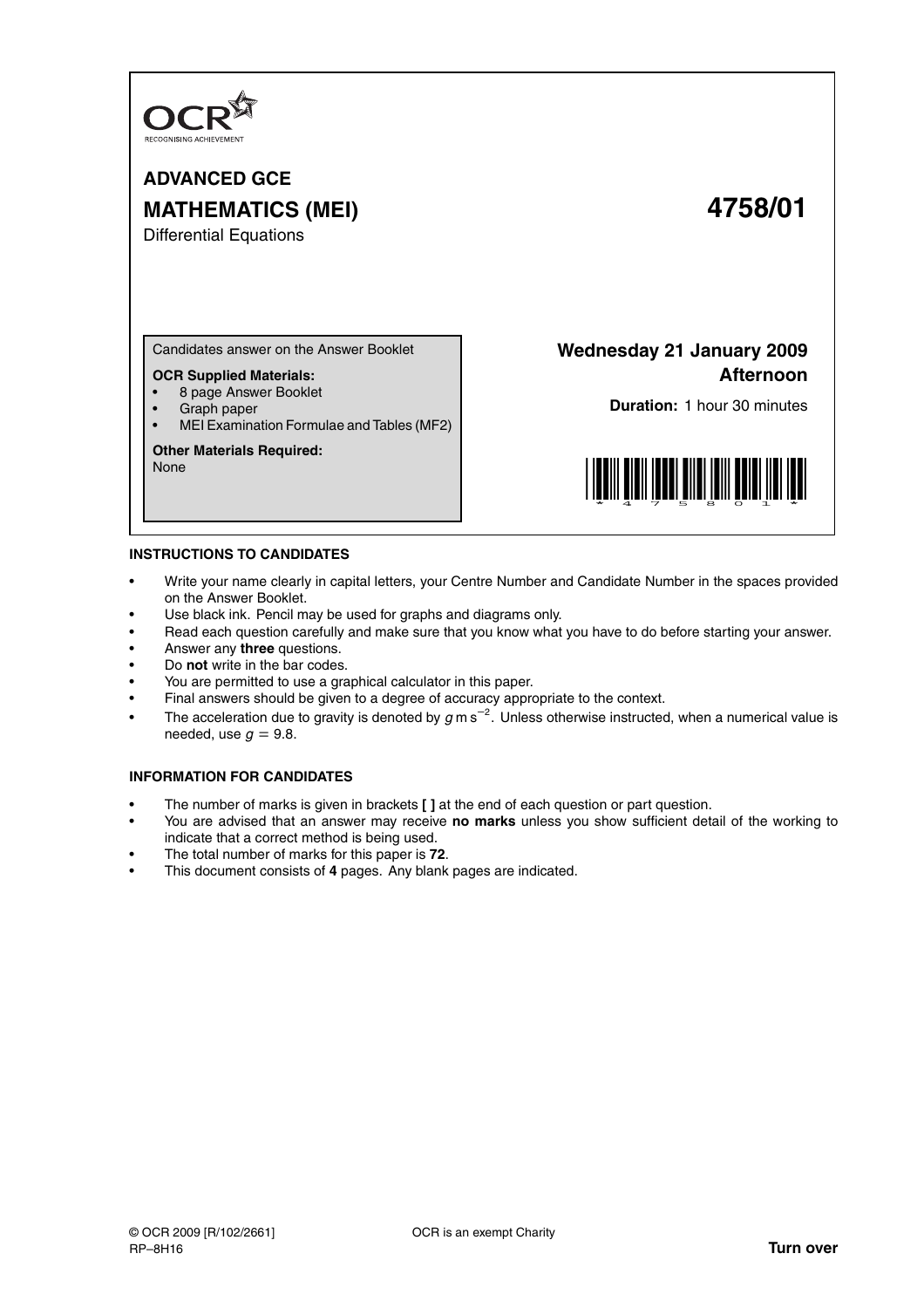**1** The differential equation

$$
\frac{d^3y}{dx^3} + 2\frac{d^2y}{dx^2} - \frac{dy}{dx} - 2y = 2
$$

is to be solved.

- **(i)** Write down the auxiliary equation. Show that −2 is a root of this equation and find the other two roots. Hence write down the complementary function. **[6]**
- **(ii)** Find the general solution. **[3]**

When  $x = 0$ ,  $y = 0$  and when  $x = \ln 2$ ,  $y = 0$ . As  $x \to \infty$ , y tends to a finite limit.

- (iii) Show that  $y = -2e^{-2x} + 3e^{-x} 1$ . [6]
- (iv) Show that  $y = 0$  only when  $x = 0$  or ln 2. Show also that the graph of *y* against *x* has only one stationary point, and determine its coordinates. **[5]**
- (v) Sketch the graph of the solution for  $x \ge 0$ . [4]
- **2** The differential equation

$$
\frac{dy}{dx}\cos x + y\sin x = x\cos^2 x
$$

is to be solved for  $|x| < \frac{1}{2}\pi$  subject to the condition that  $y = 1$  when  $x = 0$ .

- **(i)** Find the solution. **[10]**
- **(ii)** Sketch the solution curve. **[2]**

Now consider the differential equation

$$
\frac{dy}{dx}\cos x + y\sin x = x\cos x \sin x
$$

for  $|x| < \frac{1}{2}\pi$ , subject to the condition that  $y = 1$  when  $x = 0$ .

- (iii) Use Euler's method with a step length of 0.1 to estimate *y* when  $x = 0.2$ . The algorithm is given by  $x_{r+1} = x_r + h$ ,  $y_{r+1} = y_r + hy'_r$ . **[6]**
- **(iv)** Use the integrating factor method and the numerical approximation

$$
\int_0^{0.2} x \tan x \, dx \approx 0.002\,688
$$

to estimate *y* when  $x = 0.2$ . [6]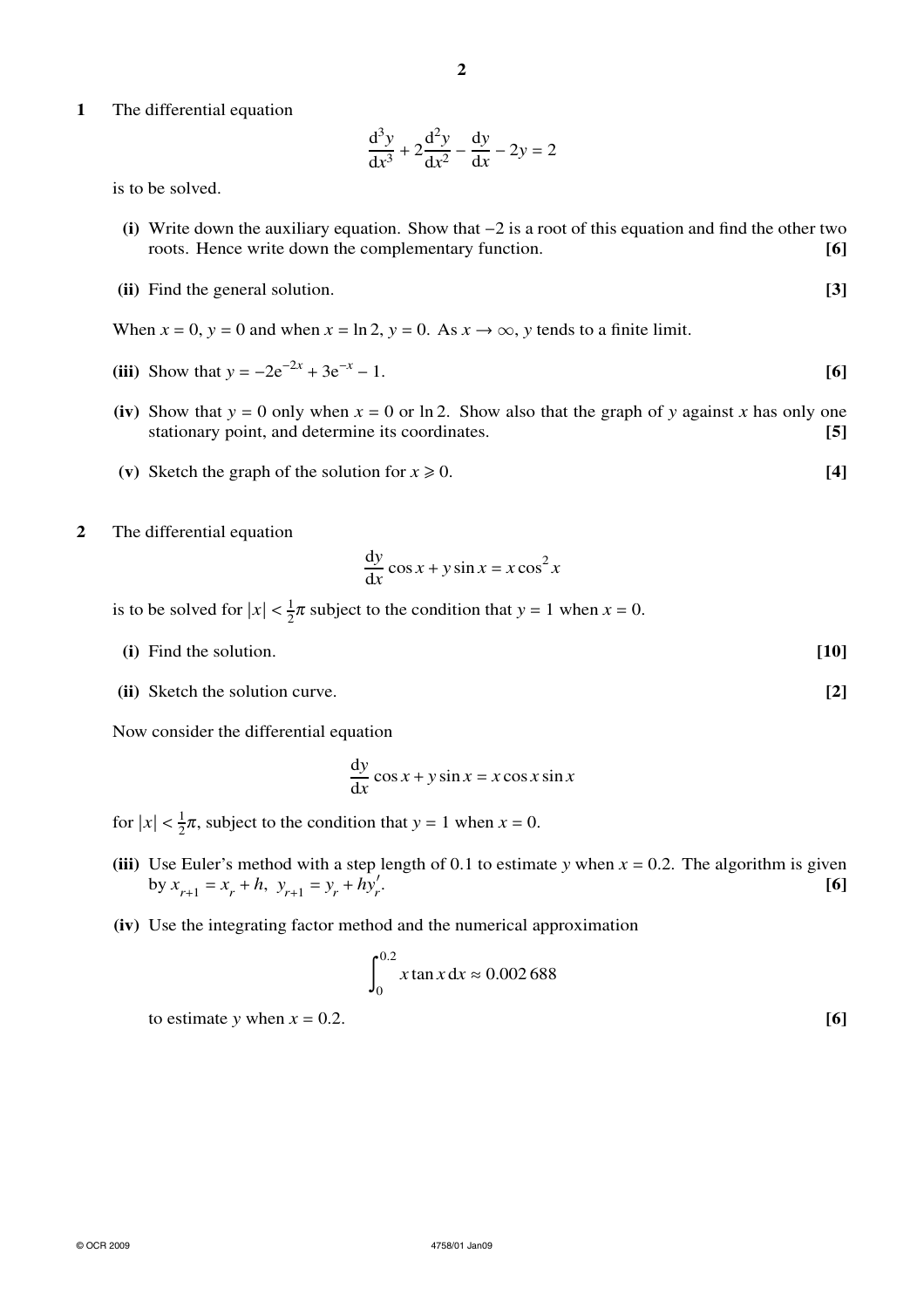**3** An oil drum of mass 60 kg is dropped from rest from a point A which is at a height of 10 m above a lake. The oil drum is modelled as a particle that moves vertically. When it is *x* m below A, its speed is *v*m s<sup>−</sup><sup>1</sup> . Before it enters the water, the forces acting on it are its weight and a resistance force of magnitude  $\frac{1}{4}v^2$  N.

**(i)** Show that

$$
\frac{v}{240g - v^2} \frac{\mathrm{d}v}{\mathrm{d}x} = \frac{1}{240}
$$

and hence find  $v^2$  in terms of *x*. [9]

(ii) Show that the speed of the oil drum as it reaches the water is  $13.71 \text{ m s}^{-1}$ , correct to two decimal places. **[1]**

After it enters the water, the forces acting on the oil drum are its weight, a resistance force of magnitude 60*v* N and a buoyancy force of 90*g* N vertically upwards.

Assume that the initial speed in the water is  $13.71 \text{ m s}^{-1}$  and that the oil drum moves vertically.

- (iii) Show that *t* seconds after entering the water its speed is given by  $v = 18.61e^{-t} 4.9$ . [8]
- **(iv)** Calculate the greatest depth below the surface of the water that the oil drum reaches. **[6]**
- **4** The simultaneous differential equations

$$
\frac{dx}{dt} = -3x - y + 7
$$

$$
\frac{dy}{dt} = 2x - y + 2
$$

are to be solved for  $t \ge 0$ .

(i) Find the values of x and y for which 
$$
\frac{dx}{dt} = \frac{dy}{dt} = 0.
$$
 [2]

**(ii)** Show that

$$
\frac{d^2x}{dt^2} + 4\frac{dx}{dt} + 5x = 5.
$$
 [5]

- **(iii)** Find the general solution for *x*. **[6]**
- **(iv)** Find the corresponding general solution for *y*. **[3]**
- When  $t = 0$ ,  $x = 4$  and  $y = 0$ .
- **(v)** Find the solutions for *x* and *y*. **[3]**
- (vi) Sketch the graphs of *x* against *t* and *y* against *t*, for  $t \ge 0$ . Explain how your solution to part (i) relates to your graphs. **[5]**